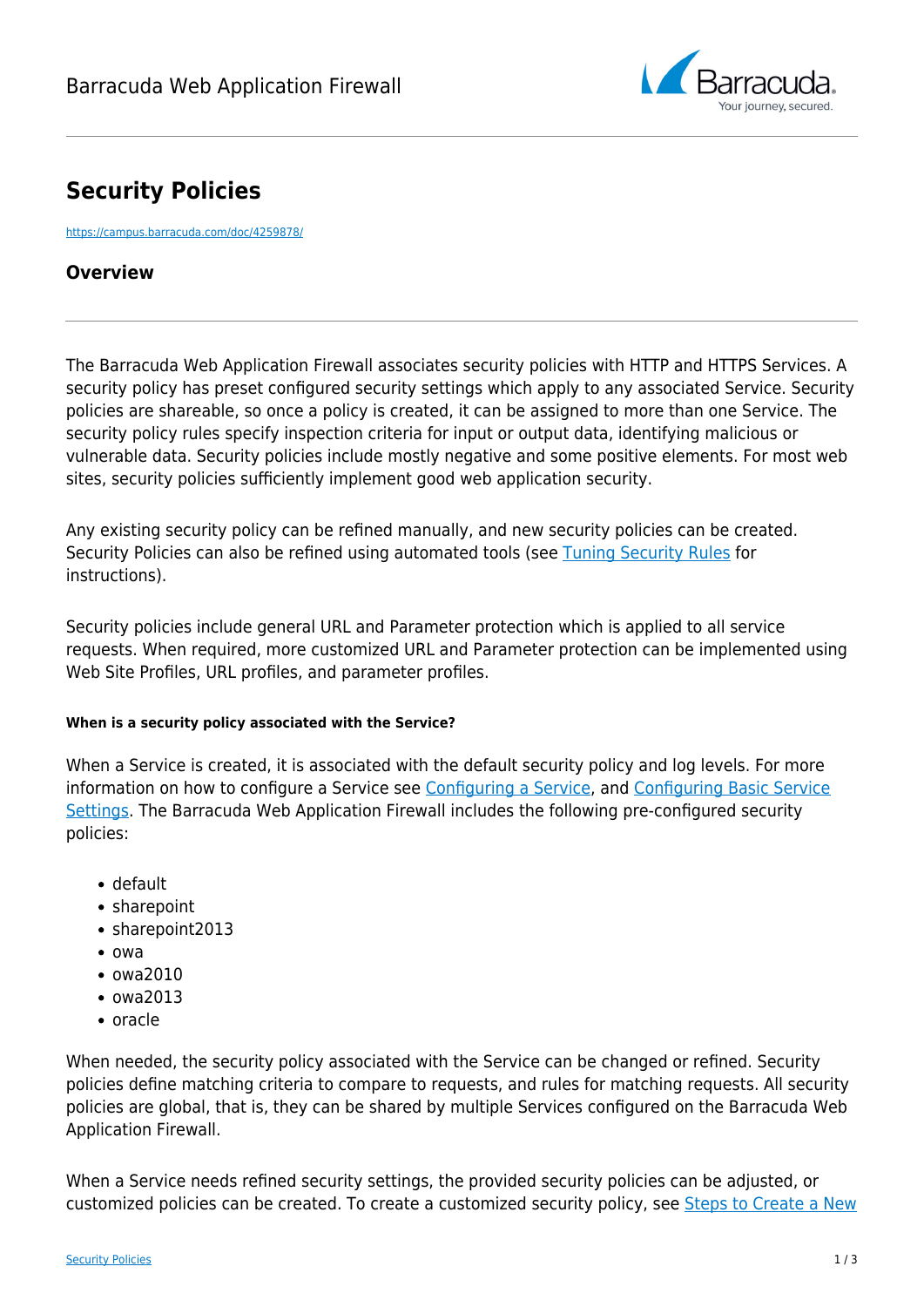

[Policy](#page--1-0). Each policy is a collection of nine sub-policies. Modify the following sub-policies by editing the corresponding sub-policy page. The sub-policies include:

- Request Limits
- Cookie Security
- URL Protection
- Parameter Protection
- Cloaking
- Data Theft Protection
- URL Normalization
- Global ACLs
- Action Policy

#### **Steps To Create a New Policy**

- 1. Go to the **SECURITY POLICIES > Policy Manager** page.
- 2. In the **Create New Policy** section, enter a name in the **Policy Name** text box and click **Add**.
- 3. The new policy appears in the **Policy Overview** section with the default values.

#### **Related Articles**